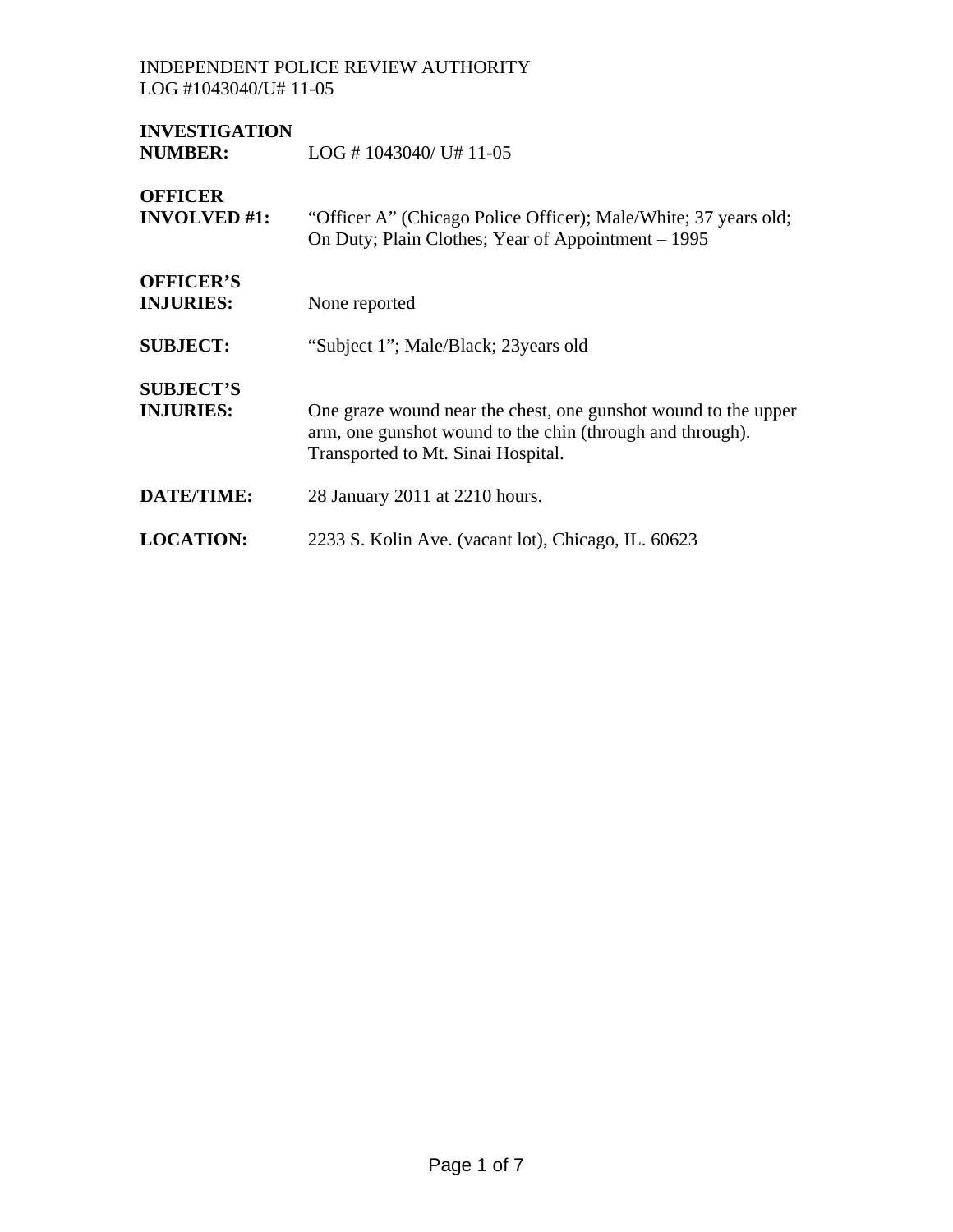# **SUMMARY OF INCIDENT**:

 On 28 January 2011, Officer A and Officer B were conducting a narcotic surveillance when they observed two unknown Black males and the subject, Subject 1, engage in a hand-to-hand transaction. The two unknown males left and Subject 1 walked into a vacant lot near 2233 S. Kolin Ave. where Officer A was hiding. Officer A appeared from his hiding place and announced his office to Subject 1. Subject 1 then raised his handgun and pointed it in Officer A's direction. In fear of his life, Officer A raised his weapon and discharged it twice at Subject 1.

 Subject 1 then fled through a vacant lot towards Kolin Ave. Officer A shouted verbal directions to Subject 1 to drop his weapon. Subject 1 turned and pointed the handgun in Officer A's direction again. Officer A discharged his weapon again at Subject 1. Subject 1 fell to the ground and Officer A immediately recovered Subject 1's weapon. Subject 1 was transported by CFD ambulance to Mt. Sinai Hospital. Officer A gave Subject 1 weapon to CPD Sergeant A who secured it in his police truck.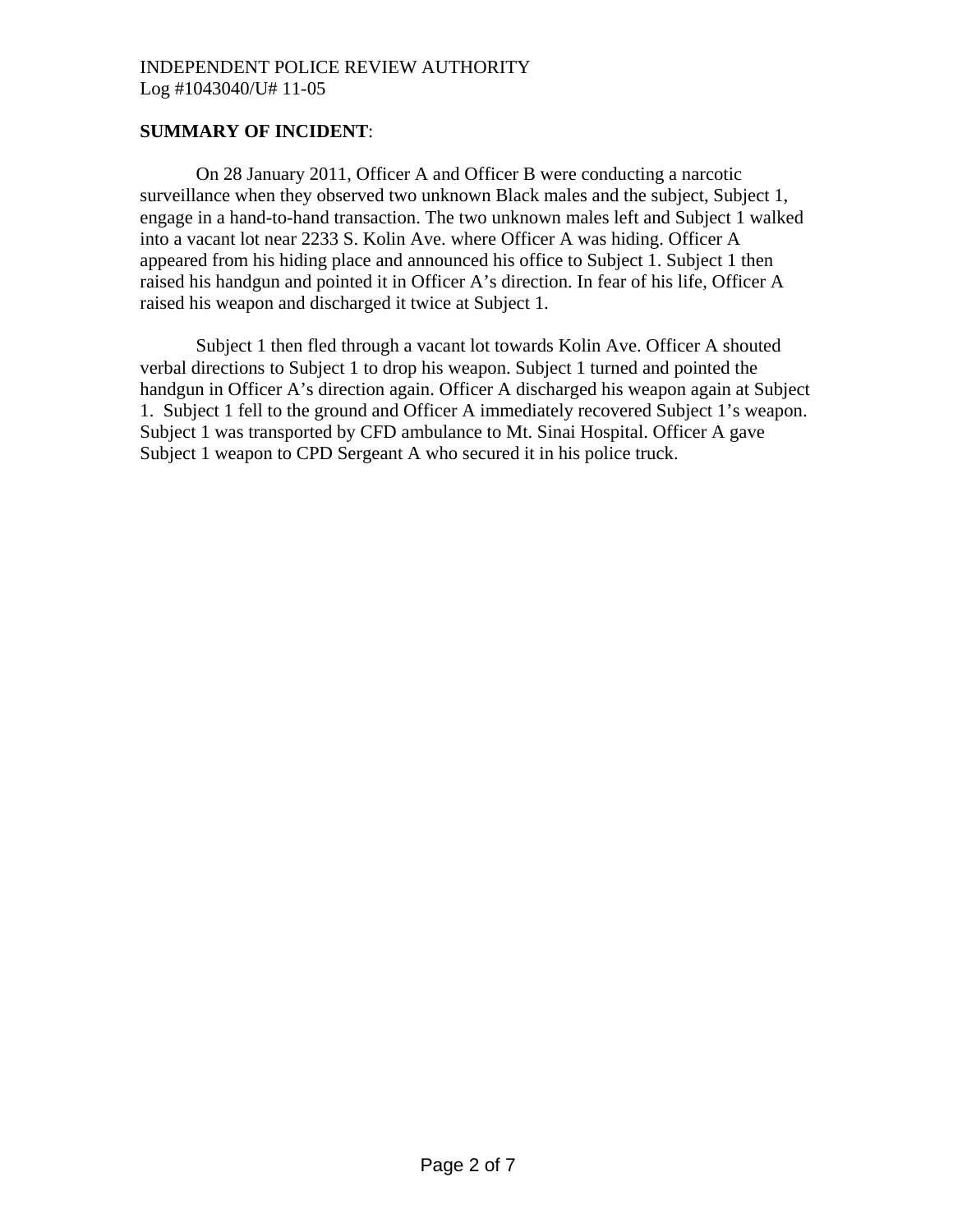## INDEPENDENT POLICE REVIEW AUTHORITY Log #1043040/U# 11-05

## **INVESTIGATION**

Efforts to obtain an interview from **Subject 1** have met with unsuccessful results. Investigators attempted to obtain a statement while Subject 1 was at Mt. Sinai Hospital after the shooting had taken place. Subject 1 was read his Miranda Rights and said that he understood them. He then refused to sign forms and/or provide an interview.

**A Canvass** of the area was conducted on 28 January 2011. The canvass did not produce any possible eyewitnesses to the shooting. [Female First/Last Name] stated that Subject 1 was inside her home at XXXX S. Kolin prior to the shooting; however, she did not witness the shooting.

**Office of Emergency Management and Communications (OEMC) Event Queries** provides information that is consistent with the accounts of the incident. The event query further indicates that Officer A radioed in and reported shots were fired at and by police at 2210 hours. Four different callers called in and stated that there had been shots fired and a male was shot.

**Event Query #1102817225** from 28 January 2011 is a call to 911from a Cricket phone. The person called about a person being shot in the vicinity of 2228 S. Kolin Ave. On 31 January 2011, a call was placed to the Cricket number, and a recorded message asked for a message to be left for someone named "[Female First Name]." A message was left asking for a return call.

**Event Query #1102817258** indicates that a (Female Caller) also called 911 about a male being shot by police in the back. A telephone call was placed on 31 January 2011, but a male who identified himself as "(Juvenile Male)," 15 YOA, indicated that no adults were home at this time. A message was left with (Juvenile Male) asking him to have an adult call IPRA as soon as possible about the 911 call made on 28 January 2011.

**The Arrest Report of Subject 1** (CB #18066208) indicates that Subject 1 was arrested and charged with aggravated assault to a police officer/firearm and unlawful possession of a firearm by street gang member. The narrative details that Subject 1 was placed in custody during a narcotic surveillance conducted by mobile strike force officers Officer A and Officer B. Subject 1 approached Officer A and Officer B's point of surveillance brandishing a weapon. Officer A announced his office and gave Subject 1 verbal direction to "drop the gun." Subject 1 failed to comply, and Officer A, fearing for his life, fired two shots at Subject 1, striking him.

Subject 1 began to run through the vacant lot westbound towards Kolin Ave eventually falling to the ground. Officer A immediately removed Subject 1 gun from near Subject 1 body and secured it.

**A General Offense Case Report - (HT 140270),** was generated for Aggravated Assault to a Police Officer with a Handgun. There is no narrative included on the GOCR.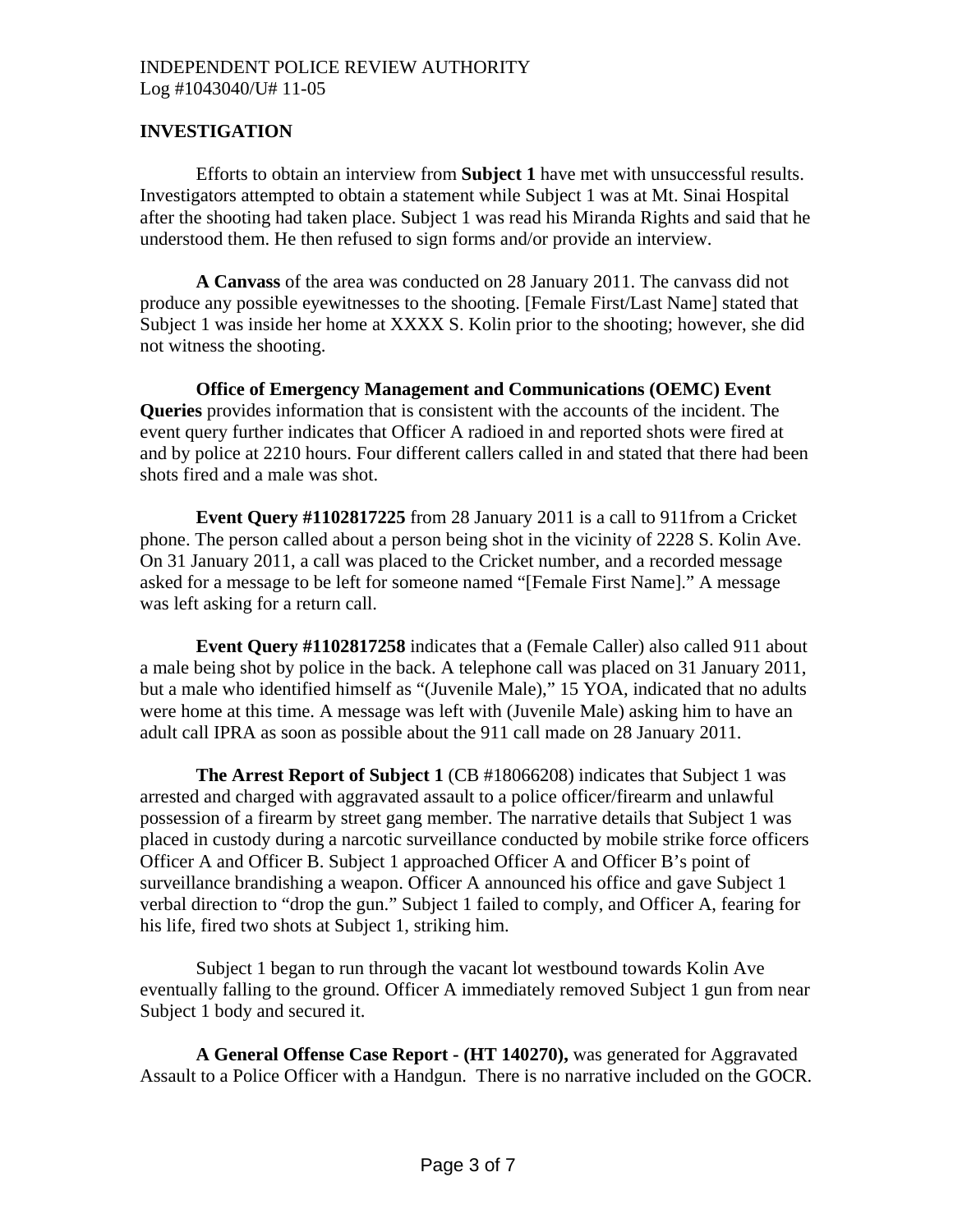**A Case Supplemental Report – (HT 140270)** was generated for aggravated assault to a police officer. The report details all personnel present and identifies evidence collected on scene.

**The Alcohol and Drug Testing Report** indicates that Officer A's BAC level was .000,

**A Tactical Response Report (TRR)** completed by Officer A indicates that after the subject, Subject 1, failed to follow verbal direction and commands and displayed a weapon likely to cause great bodily harm, Officer A responded with deadly force.

**The Officer's Battery Report** completed by Officer A documents that he was in uniform with a partner, investigating a man with a gun call. Officer A related that he had good artificial lighting as an unknown offender (now known as Subject 1) posed a threat to him by wielding a handgun.

**The Chicago Fire Department Ambulance** report details that Subject 1 was found lying on his stomach handcuffed with arms behind his back in no apparent distress. The report further indicates that Subject 1 was shot by CPD multiple times: one gunshot wound to the chin which appears to be a deep grace wound with a large amount of bleeding, one gunshot wound to the upper arm with no exit wound, and one graze wound to the left chest. Subject 1 stated that his left arm was numb and denied chest pain and neck pain. Subject 1 was transported to Mt. Sinai Hospital for trauma and transferred to staff without incident.

**The Evidence Technician Photographs** depict the exterior of the residence at 2233 S. Kolin Ave. The photos show the crime scene near area, which are located near an empty lot and vacant property. The photos also depict damage from bullets which entered a residence near the vacant lot. The Photographs also include photos of Subject 1's wounds as he lay on the hospital bed.

**The Crime Scene Processing Report** documents items that were inventoried by forensic investigators. Officer A's Sig Sauer 9mm duty weapon (# 12232491), cartridge in chamber, magazine with 14 cartridges was inventories at Northwestern Hospital Emergency Room. The offender's weapon was also inventoried (# 12232500) a .38 Colt Revolver containing 6 cartridges.

**The Illinois State Police Division of Forensic Service Report** details that the evidence (Inventory # 122232491- Sig Sauer 9mm) was examined, test fired and found to be in firing condition. It further detailed (Inventory # 12232500- Colt D.A. 38 special) was examined, test fired and found to be in firing condition.

 In a statement to IPRA on 29 January 2011, **Witness CPD Sergeant A**, provided the following account of the incident. CPD Sergeant A related that he was assigned to Beat 1030, working alone, 2 pm to 11pm in a marked Tahoe. CPD Sergeant A related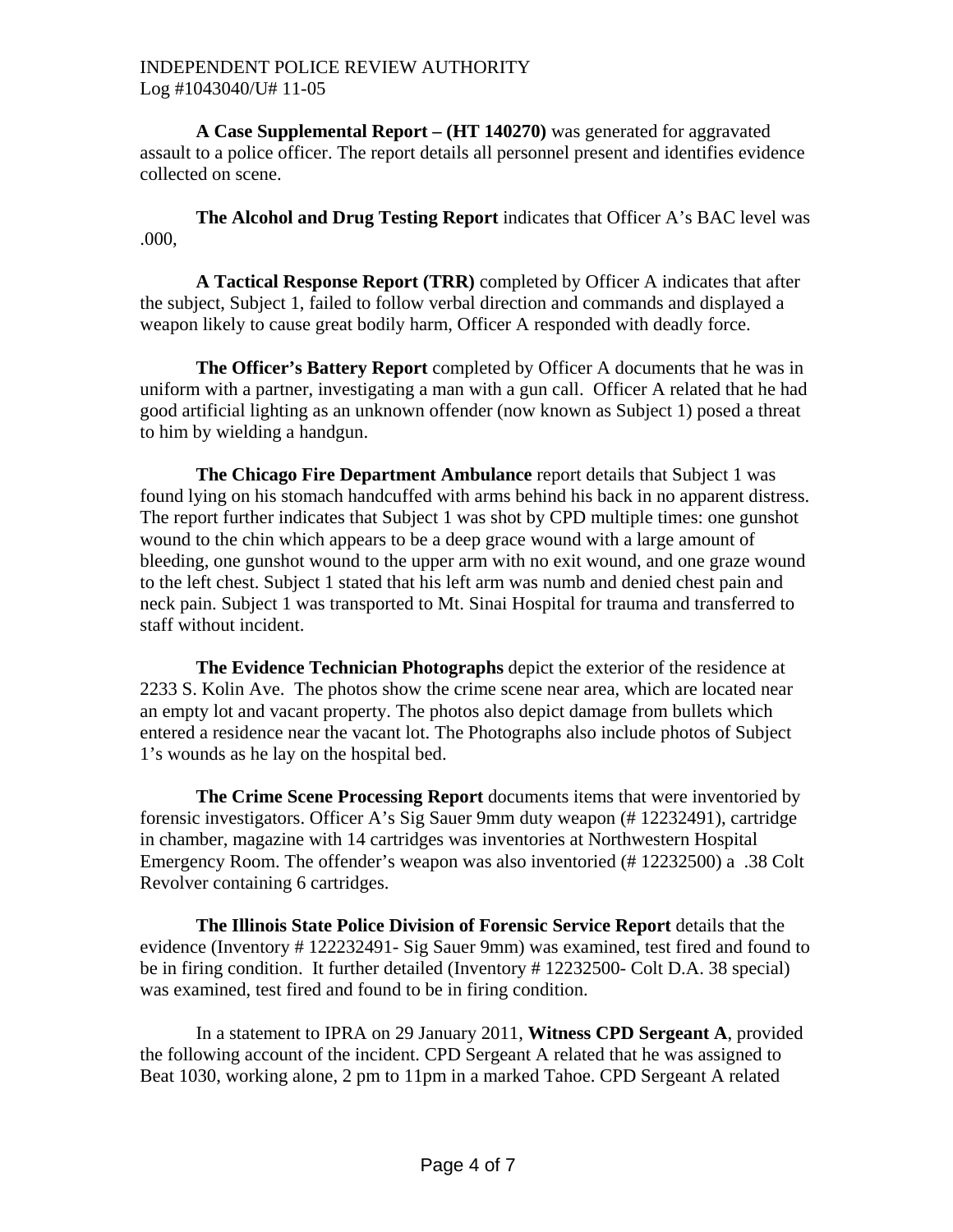### INDEPENDENT POLICE REVIEW AUTHORITY Log #1043040/U# 11-05

that he heard a call over the radio that a Mobile Strike Force Unit needed assistance due to shots being fired by police.

 CPD Sergeant A related that when he arrived on scene, he observed two officers in full uniform and a subject on the ground. The officers had their weapons out and at their sides. One of the officers was holding a weapon and stated to CPD Sergeant A that it was the offender's weapon. CPD Sergeant A took possession of the weapon and locked it in the rear cargo area of his Tahoe. CPD Sergeant A related that a crowd was gathering and he wanted the offender and the offender's weapon secured. CPD Sergeant A further related that the offender was talking when he arrived on scene but had obvious visual injuries.

 In a statement to the IPRA on 30 January 2011, **Witness Officer B,** provided the following account of the incident. Officer B related that he was partnered with Officer A assigned to beat 4351B in full uniform. Officer B stated that he and Officer A were assigned to a marked vehicle. Officer B further related that he and Officer A were assigned to conduct a narcotics surveillance.

Officer B related that they set up surveillance in a vacant lot behind a vacant residence approximately fifteen feet apart. Officer A focused on watching the suspect narcotics selling and Officer B watched for their safety. At some point the persons on the street began looking toward the vacant lot where the officers were. Officer B and Officer A drew their weapons and attempted to remain secreted.

Officer B then observed the offender (now known as Subject 1) approaching the area that Officer A was hiding in. Subject 1 was pointing his weapon in Officer A's direction. Officer B heard Officer A tell Subject 1 "Police, drop it," and Officer A then fired two shots. Officer B stated that Subject 1 was approximately ten to fifteen feet away from Officer A when Officer A fired at Subject 1. Subject 1 then turned and ran through the vacant lot. Officer A and Officer B chased Subject 1. Subject 1 stopped and turned the weapon toward the officers. Officer A stated "Police, drop the weapon," and fired his weapon again striking Subject 1. Subject 1 fell to the ground and dropped his weapon. As citizens began to exit their homes, Officer A recovered Subject 1's weapon and called for an ambulance as well as back up units. CPD Sergeant A arrived on scene and Officer A gave the offender's weapon to the sergeant who secured it.

In a statement to IPRA on 30 January 2011, **Involved Officer A,** provided the following account. Officer A was assigned to Unit 153 partnered with Officer B in full uniform. Officer A related that he and Officer B set up narcotics surveillance in the 2200 block of Kolin. He and Officer B were on foot and had parked their marked vehicle in an alley close to Ogden.

 Officer A and Officer B entered a yard and observed multiple transactions between unknown individuals. Officer A and Officer B positioned themselves behind a home and Officer A secreted himself behind a piece of plywood in the yard. In doing so,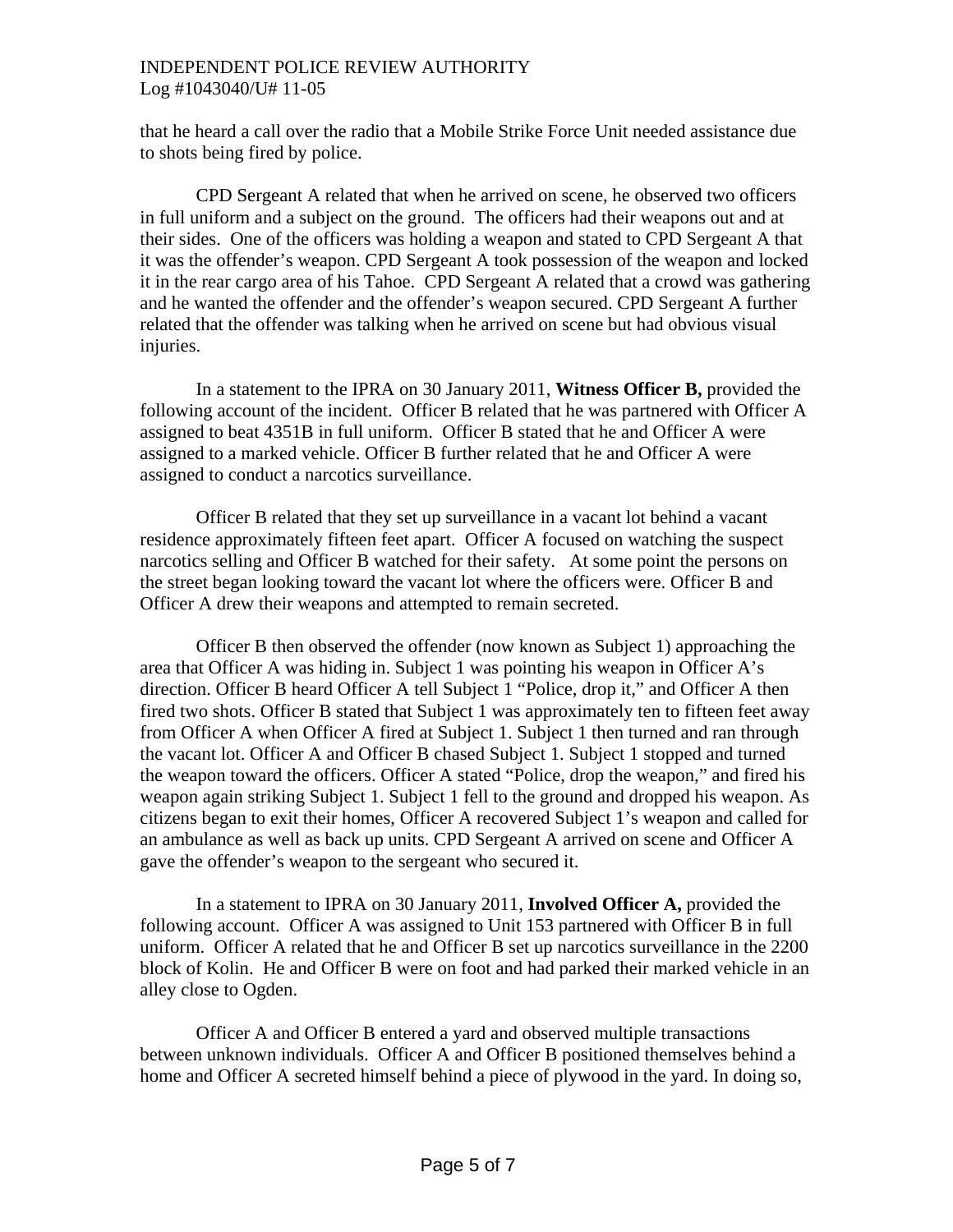### INDEPENDENT POLICE REVIEW AUTHORITY Log #1043040/U# 11-05

Officer A made some noise and it gained the attention of the persons he was watching, who then continued to stare in his direction.

 The offender (now known to be Subject 1) exited a home on the opposite side of Kolin and joined the men on the street looking in Officer A's direction. The men dispersed and, a short time later, Subject 1 returned and approached the vacant lot where the officers were hidden. Officer A drew his weapon and remained behind the plywood. As Subject 1 neared, Officer A announced his office and observed Subject 1 raise a revolver and point it in his direction. Officer A again yelled "Police" and fired his weapon twice. Subject 1 turned and ran back toward Kolin Avenue with Officer A in pursuit. Officer A repeatedly ordered Subject 1 to "Drop the gun. Drop the gun." Subject 1 reached backward with the revolver, pointing the gun at Officer A, and Officer A fired again striking Subject 1; he then fell to the ground, releasing his weapon, which landed in the street.

 Officer A made notifications via the radio and requested assist units and an ambulance. Citizens began exiting their homes, so Officer A recovered Subject 1's weapon and, when CPD Sergeant A arrived on scene, he gave it to CPD Sergeant A and asked him to secure it in his vehicle. Subject 1 was transported from the scene via ambulance and Officer A later sought medical attention himself at Northwestern Hospital.